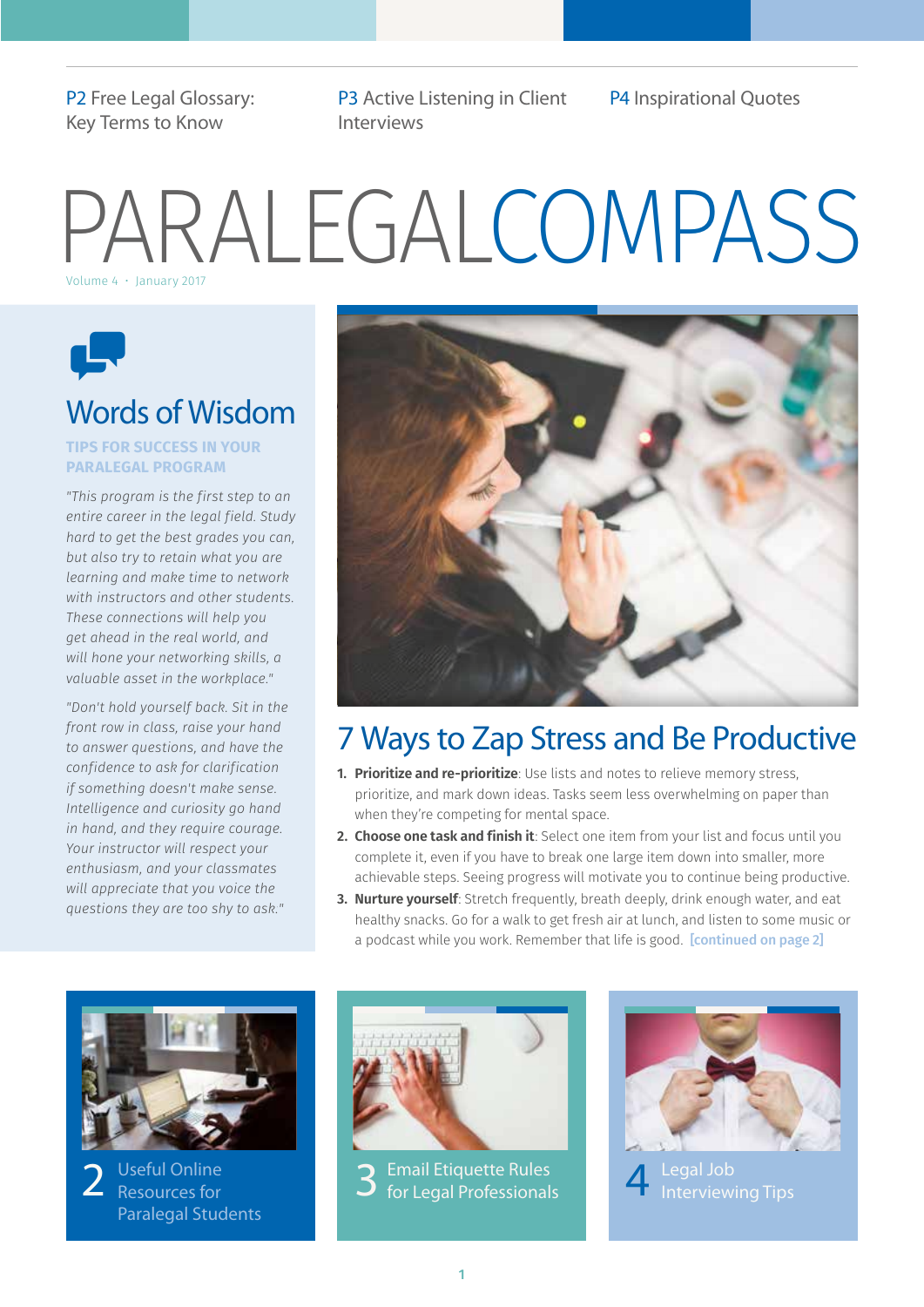

### <span id="page-1-0"></span>7 Ways to Zap Stress (cont.)

- **4. Curate your workspace**: Clear desk, clear mind. The next time you are struggling to focus, step away from the screen and devote some time to de-cluttering. Cultivate a minimalist workspace, with lots of open desk space, bright lighting, and as few stacks of paper as possible.
- **5. Establish routines and systems**: Create a schedule for each day (or week) to establish consistency. Schedule certain types of tasks at the same time each day, or on the same day each week.
- **6. Leave work at work**: It is important to draw lines between your time at work and your personal time. Taking time to mentally refresh yourself and do things you enjoy will actually help you function better at work.
- **7. Take a step back**: Remember that you will get through this. You've felt stressed and overwhelmed before in your life, but you've always pulled through. You'll get through it now. Use positive self-talk to reaffirm this.

# $\mathbf{i}$

### <span id="page-1-1"></span>Online Resources for **Paralegals**

### INFORMATION AND GUIDANCE

[emondexamprep.ca/topics/blog](http://emondexamprep.ca/topics/blog) [lsuc.on.ca/licensingprocessparalegal](http://lsuc.on.ca/licensingprocessparalegal/) [ontarioparalegalassociation.com](http://ontarioparalegalassociation.com/cpages/homepage)  [paralegalscope.com](http://paralegalscope.com/) [online-paralegal-programs.com](http://www.online-paralegal-programs.com/)  [lawstudents.ca/forums/forum/47-paralegals](http://lawstudents.ca/forums/forum/47-paralegals)

### PARALEGAL FACEBOOK GROUPS

[facebook.com/groups/ParalegalsConnect](https://www.facebook.com/groups/ParalegalsConnect%3F_rdr%3Dp) [facebook.com/groups/ParalegalCorner](https://www.facebook.com/groups/paralegalcorner%3F_rdr%3Dp) [facebook.com/groups/ParalegalNetwork](https://www.facebook.com/groups/ParalegalNetwork%3F_rdr%3Dp)

#### PARALEGAL LINKEDIN GROUPS

Paralegal Studen[t Network:](http://goo.gl/CBww3z) [goo.gl/X1OO24](https://www.linkedin.com/groups/4791819) [Ontario Paralegal Association: goo.gl/qZvfmy](http://goo.gl/qZvfmy)

### GOVERNMENT RESOURCES

[canlii.org/en](http://www.canlii.org/canlii-dynamic/en/)  [ontario.ca/laws](http://www.ontario.ca/laws)

### <span id="page-1-2"></span>Free Legal Glossary

Absolute Discharge: when the accused is found guilty of an offence but is discharged without a probation order or conditions, and no conviction results.

Bench Warrant: A warrant issued by the court.

Commission: Execution of an act that causes harm.

Denunciation: A sentencing principle that is aimed at condemning or demonstrating disapproval of an offence committed or of the conduct of an offender.

Estreatment: Proceeding an application brought by the Crown to collect the money promised by a surety when the accused breaches a condition or conditions of bail.

*Habeas Corpus*: A Latin term for the accused's right to be brought before a judge.

VISIT **[EMOND.CA/LEGALGLOSSARY](http://www.emond.ca/higher-education/glossary-of-legal-terms.html)** FOR THE COMPLETE LEGAL GLOSSARY



# Enjoy a Coffee On Us!

### **TAKE A SHORT SURVEY TO RECEIVE A \$5 STARBUCKS CARD**

Emond wants to know about your experiences and preferences finding, buying, and using textbooks in your Paralegal program. Complete our brief survey online to receive a \$5 Starbucks gift card. Don't miss out—only 500 survey submissions will be accepted.

### **SURVEY LINK: [HTTPS://GOO.GL/GU9OCO](https://goo.gl/gU9OcO)**

Survey will become unavailable once the maximum number of submissions has been reached.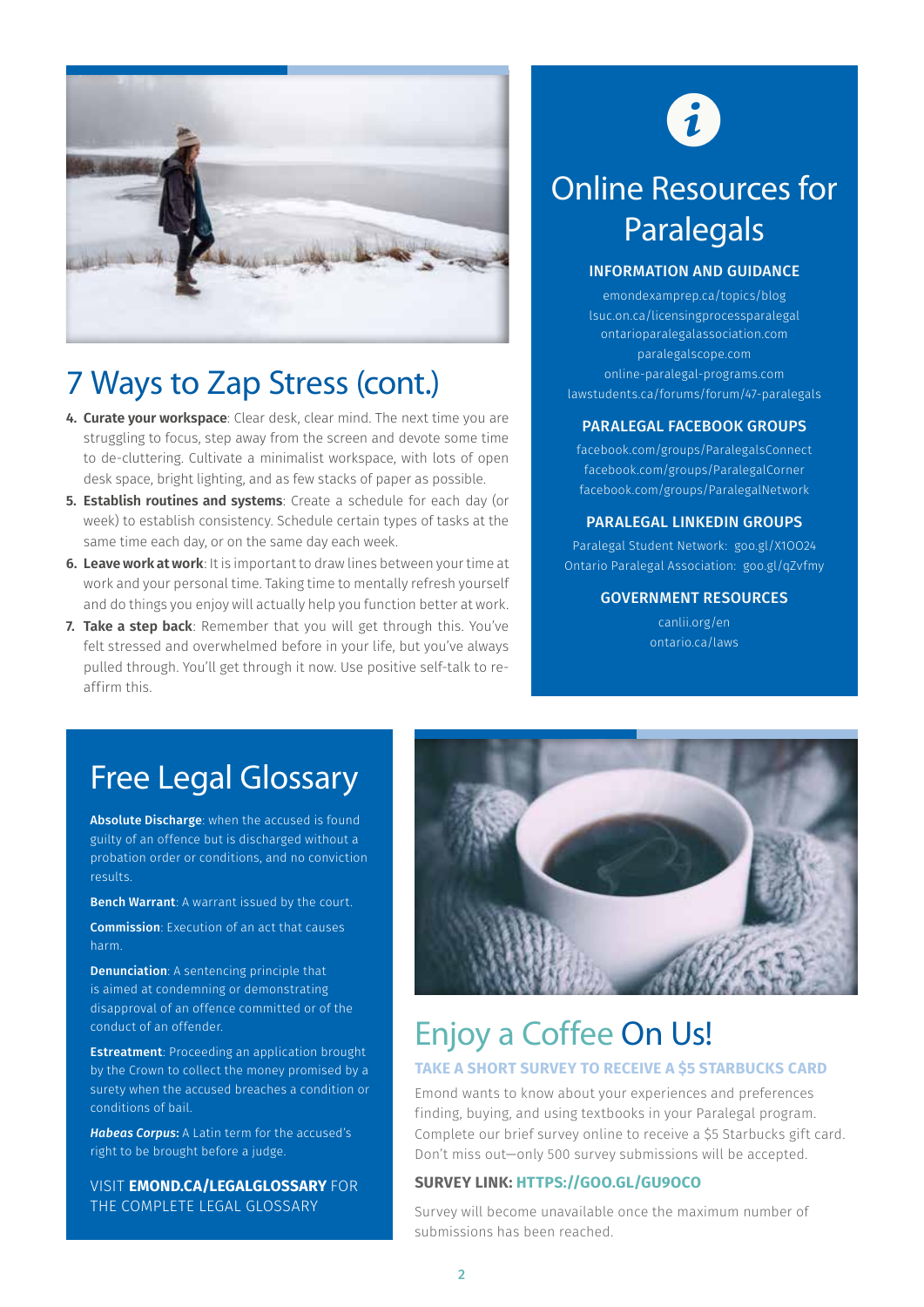

### <span id="page-2-0"></span>Email Etiquette Rules for Legal Professionals

### [EMOND.CA/WILE](http://www.emond.ca/working-in-a-legal-environment-2nd-edition.html)

- **1. Quality content**: Use proper spelling, grammar, and punctuation, and maintain a professional tone. Do not use abbreviations or emoticons. Proofread your email carefully.
- **2. Nice presentation**: Use paragraphs, and DO NOT WRITE IN CAPITALS because capitals imply that you are yelling.
- **3. Good manners**: Properly address ("Dear Ms. Jones"; or "Hi Sally") and sign ("Regards"; or "Sincerely") every email. Use "Please" and "Thank you" when appropriate.
- **4. Attention to detail**: Be concise and to the point, but ensure that you respond to all inquiries within the email.
- **5. Simplicity**: Avoid using long sentences, and use an active rather than a passive voice.
- **6. Speed**: Respond promptly. The longer you keep a prospect waiting, the more likely they are to look elsewhere.
- **7. Discretion**: When you receive junk or spam mail, do not reply to it. Instead, flag it as spam and delete it. Do not forward chain or joke emails.
- **8. Confidentiality**: Do not use email to discuss confidential information.
- **9. Caution**: Use "Reply to All" carefully.
- **10. No spamming**: Do not attach unnecessary files.

*Adapted from Diana Collis and Cynthia Forget, Working in a Legal Environment, 2nd Ed. (Toronto: Emond Montgomery Publications, 2011)*

### <span id="page-2-1"></span>ACTIVE LISTENING



ACTIVE LISTENING<br>
ACTIVE LISTENING<br>
ACTIVE LISTENING<br>
Active listening is a key client interviewing skill<br>
that involves showing sincere interest in what is<br>
being said. Face the speaker, make eye contact,<br>
ignore distract Active listening is a key client interviewing skill that involves showing sincere interest in what is being said. Face the speaker, make eye contact, ignore distractions, do not interrupt, and focus on what is being said. Interject comments such as "I see," "mmm," or "uh huh" occasionally. Keep an open mind, and avoid judging or criticizing. Full book: [emond.ca/wile](http://www.emond.ca/working-in-a-legal-environment-2nd-edition.html)



### EFFECTIVE ADVOCACY

Advocacy is the ability to effectively argue your position to a court or board. One of the best ways to learn effective advocacy is to observe advocates in action. Attend a court or board proceeding, and make a point of approaching court staff and parties involved—you'll be surprised by how friendly they are. Full book: [emond.ca/wile](http://www.emond.ca/working-in-a-legal-environment-2nd-edition.html)



### [EmondExamPrep.ca](http://emondexamprep.ca/)

### **ARTICLES, PRACTICE EXAMS, AND PREP COURSES**

The LSUC P1 Licensing Exam is an open-book, 7-hour<br>exam consisting of 240 multiple-choice questions. To<br>prepare, you must study 750 pages of material and<br>be ready to answer challenging substantive and ethical The LSUC P1 Licensing Exam is an open-book, 7-hour exam consisting of 240 multiple-choice questions. To prepare, you must study 750 pages of material and questions. Emond Exam Prep offers materials and programs to help you pass your licensing exam, including:

- 170-question practice exam with subject performance analytics, correct answers, and detailed explanations.
- 17-hour online preparation course with tips, advice, and substantive lectures on paralegal competencies.
- **Exam preparation blog** with helpful tips and articles.